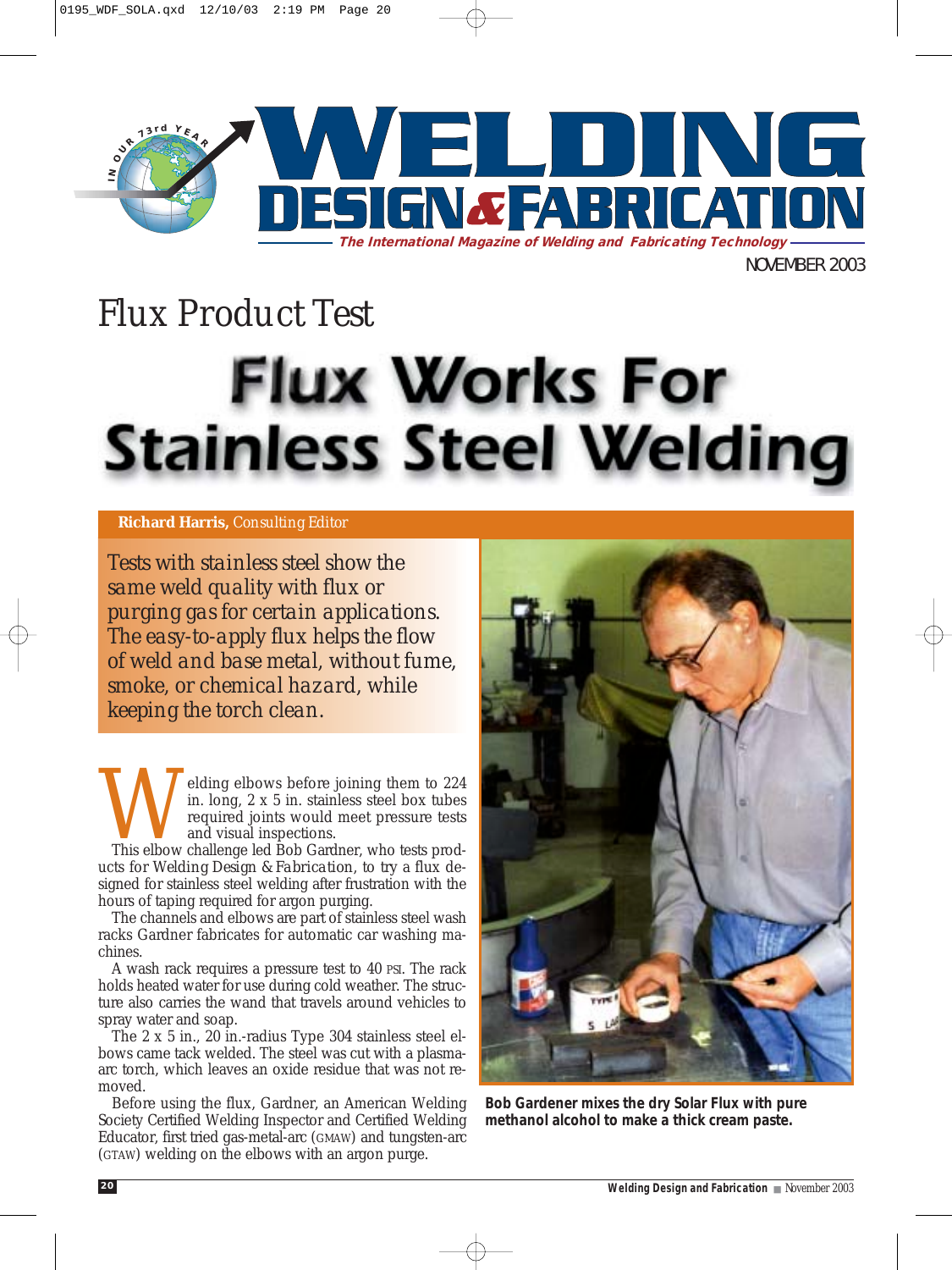"The purging method required a lot of taping and resulted in leaks more work than necessary," says Gardener.

Because of the confined space to reach the weld joints inside the 2 x 5 in. elbow, Gardener looked for another way to achieve a high quality weld with good visual results. He tested Solar Flux, from Golden Empire Corporation, formulated to shield the back of a weld joint from oxygen.

#### *Weld Tests*

Gardner tested the Solar Flux in two stages working with Mark Demchak of Total Quality Testing, Cleveland, OH. Together they designed butt welds for destructive and non-destructive testing to establish welding procedures. Gardner used the elbows to test the application of flux and weld quality — pressure testing to 40 lb. along with visual inspection.

Following the directions on the flux can, Gardener mixed the dry flux with pure methanol-methyl alcohol to create a thick cream paste. Methanol alcohol is sold in autoparts stores as gasoline anti-freeze. The alcohol evaporates and leaves a dry flux attached to the workpiece surface. Gardener mixes a thicker paste for vertical joints so it will not run off.

A little flux goes a long way. For example, 2 oz. of flux covers about 80 lineal feet with a normal coat.

Gardener placed a little flux on the outside of the joint to break down the oxide layer from plasma-arc cutting. He says if the metal had been cleaned better after cutting there is no need for the flux on the outside.

Gardener reached inside the elbow with an acid brush attached to a welding rod and applied the Type B Solar Flux. The brush reached into corners and narrow spots. He used a flash light to see if he had good coverage.

The butt joints for the destructive and non-destructive tests had a 37.5° bevel on 1 ⁄8 in. thick Type 304 stainless steel. Gardener brushed the flux on the back side of the weld. He used two passes in the open root. His first pass with <sup>3</sup>/<sub>3</sub> in. thick Type 308 stainless steel filler rod matched the 1 ⁄16 in.



*(Top photo) The butt joints used for the destructive and non-destructive tests had a 37 1 ⁄2° bevel and 1 ⁄16 in. gap. The flux was brushed on the backside of the weld. Gardener made two weld passes in the joint.*

*(Lower right) These elbows along with 224 in. long box tubes are part of stainless steel wash racks used in automatic car washing machines. Welding the elbows required joints that would meet pressure tests and visual inspections.* 

*(Lower left) A thin, chemically inert glass-like residue adheres to the base metal after welding. It does not affect the quality of the weld. A stainless steel wire brush or a chemical cleaner will remove the residue.*

gap. The cap pass, with no additional flux in the weld, had flux remaining on the back side.

#### *Test Results*

"We set up tests similar to procedure qualification tests per ASME with workpieces that had the flux versus those that were welded with a purge,"

says Mark Demchak, president, Total Quality Testing. Tests included liquid penetrant, bend, and tensile tests. "Because of the flux residue, we examined for but saw no slag inclusions in the welds either visually or in cross sections.

"The bend and tensile results were almost identical, with no discernible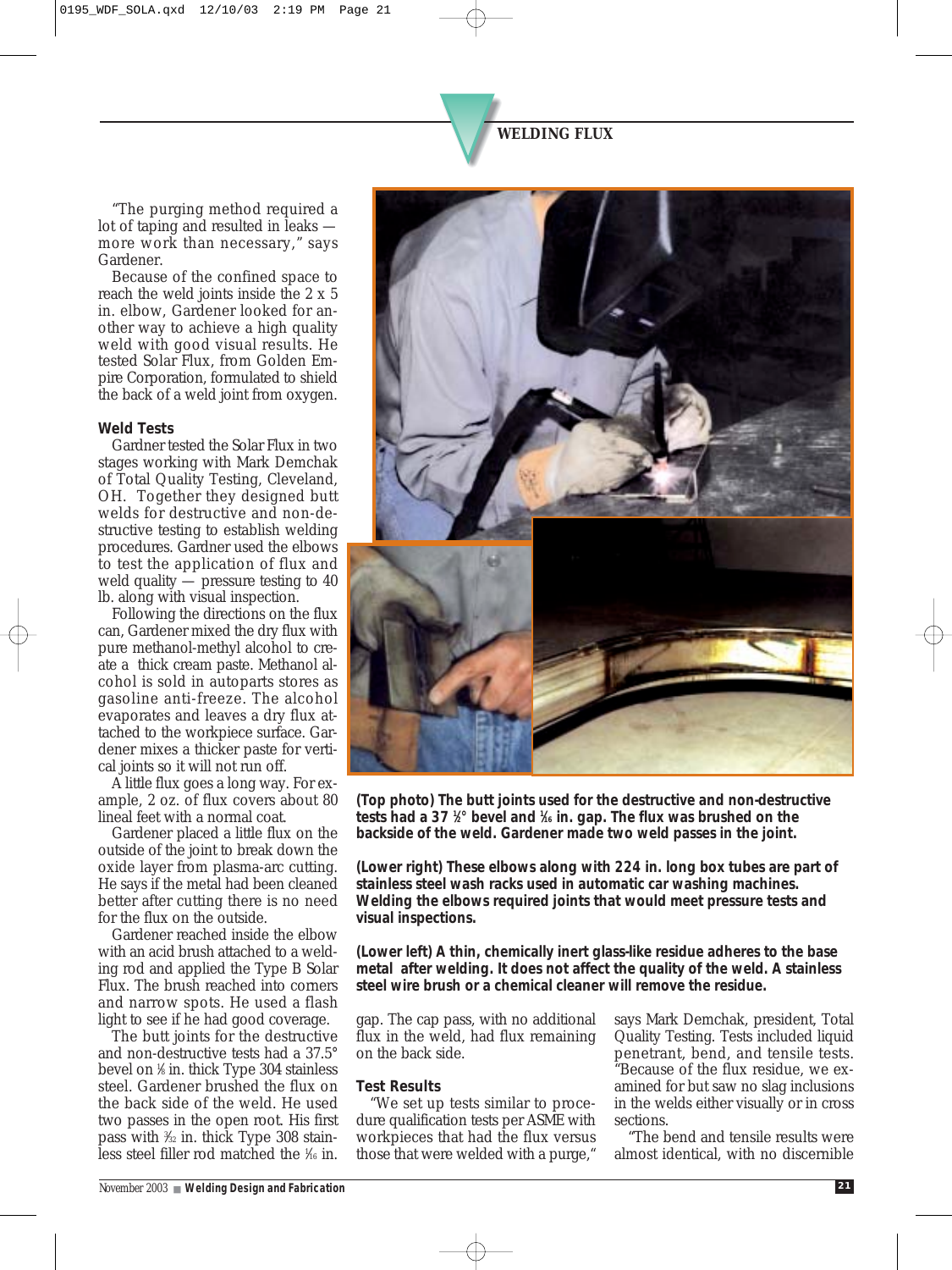## *WELDING FLUX*

## *SOLAR FLUX*

Prior to World War II, the Solar Aircraft Company, San Diego, CA, developed Solar Flux Type B to help solve welding problems on stainless steel exhaust manifolds it was manufacturing for U.S. Navy aircraft engines. During WW II, the flux was a military secret. After the war, patents were obtained and Solar Flux was marketed internationally. In 1973, Golden Empire Corporation, Los Angeles, bought the Flux Division from the Solar Company.

Solar Flux, a complex chemical compound, comes as a fine powder finer even than a lady's face powder. The powder is mixed with methanol and brushed on the back of the weld joint. The firm formulates the flux to shield the back of the weld joint from oxygen, dissipate heat, and unwanted oxides, clean the surface of the metal to aid in the flow of filler metal over base metal. and form a protective barrier to prevent re-oxidation and heat scale.

Solar Flux type B is formulated for welding stainless steel and alloy steels and type I for welding high nickel super alloys. Type B meets United States Military Specification MIL-F-7516B, Classes 2 and 4. Type I conforms to the requirements of United States Military Specification MIL-F-7516B, Classes 1, 2, 3 and 4.

The flux is inert, non-flammable, and non-explosive. It can be shipped safely in any quantity by any means of transportation.

Applications include:

- Pipe and tube welding (except in those few cases that require removal of the thin, glass-like residue)
- Maintenance welding
- In-field welding
- One-of-a-kind welds
- Unusual shapes and configurations
- Large diameter pipes and ducts
- Certain specified aircraft airframe and jet engine repairs
- High performance engine exhausts

Most welding supply distributors stock the flux or you can order directly from the factory with no minimum order: Golden Empire Corporation, P.O. Box 2129 Morehead City, NC 2855, phone: 888-211-3511, *www.solarflux.com.*



difference," states Demchak. "We made a point of looking for differences."

Gardener set a Square Wave TIG-355 welding machine from Lincoln Electric Company at 150 A, DC negative. He picked a Type 309 welding rod because it works for stainless steel to stainless steel or stainless steel to carbon steel. During installation at the car wash he welds the wash rack to carbon steel hangers.

He welds in "back step" sequence, working from the first tack weld on an edge of an elbow to the end, then the second to the first. When one edge is welded, he begins the some sequence on another edge.

He says the torch tip remains clean because there is no bubbling from the flux.

"Because it is more difficult to see on a butt weld, the flux can limit control of the puddle, so I used a bevel joint," states Gardener. "On the elbow with a 90°angle I could see both sides of the corners."

"On the back side of the weld the flux stops 'sugaring' from oxygen in the air," says Gardener.

#### *Cleaning*

The thin glass-like residue is chemically inert after welding and adheres to the base metal. While this residue may be unattractive, it does not affect the quality of the weld and usually is not removed. Depending on access to the inside of the weld joint and degree of cleaning required after welding, a stainless steel wire brush or a chemical cleaner removes the residue. The people at Solar Flux can offer suggestions for cleaning methods to meet specific requirements.

Some pipe or tube welding applications require absolute purity and a polished inside surface. These include food or beverage lines where subse-

*Gardner reaches inside the elbow with an acid brush attached to a welding rod to apply the Type B Solar Flux. He uses a flashlight to check for good coverage.*